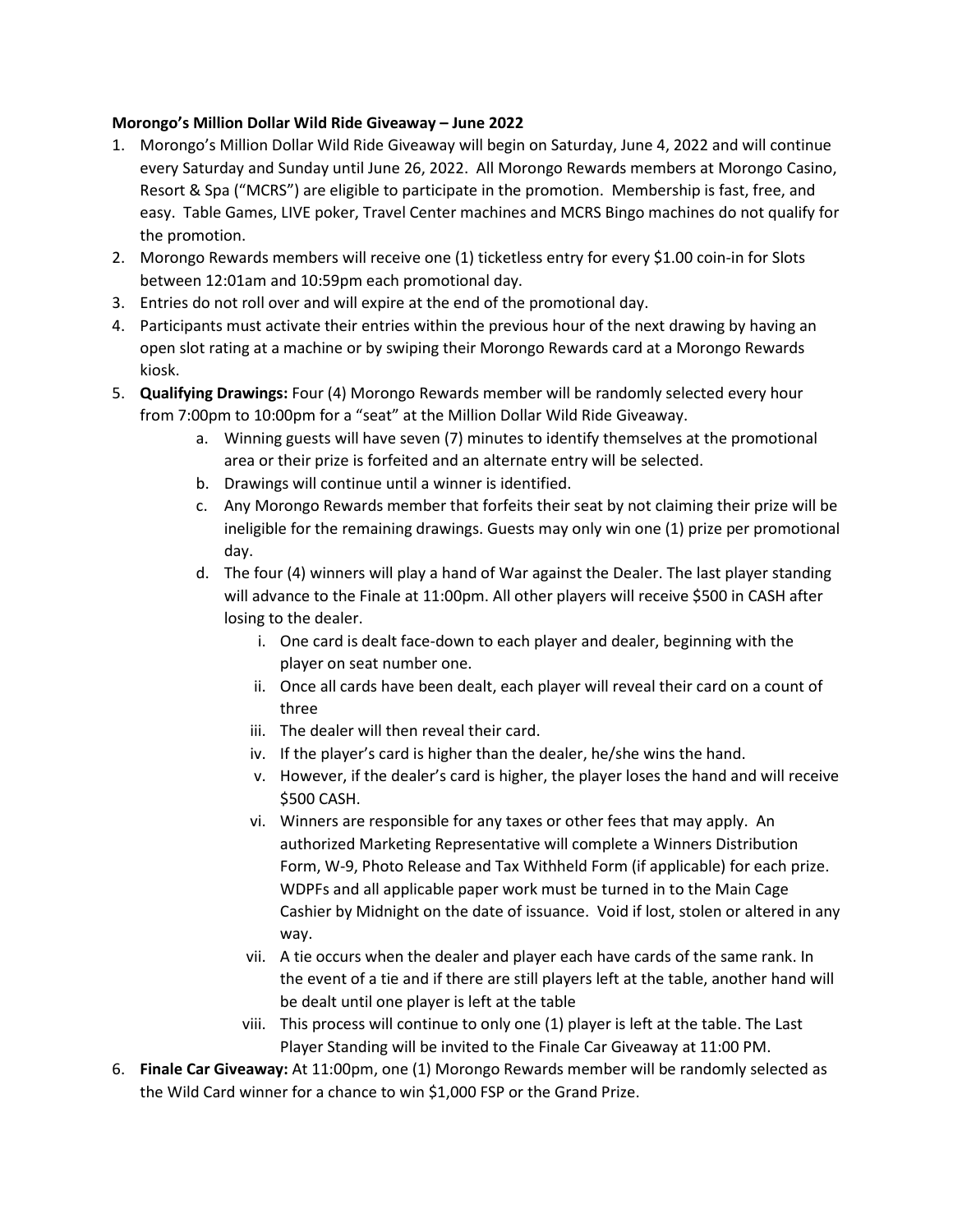- a. Winning guest will have seven (7) minutes to identify themselves at the promotional area or their prize is forfeited and an alternate entry will be selected.
- b. Drawings will continue until a winner is identified.
- c. The four (4) Last Person Standing from each hourly drawing must report to the Promotional Area by 11:00pm or their spot at the Finale Giveaway is forfeited.
- d. Drawings will be held for each vacant position until all five (5) positions have been filled (4 winners plus one wild card).
- e. Each participant, in order from when they won during the promotion, will pick a horse to stand next to.
- f. Once all participants have chosen their horses, the emcee will countdown to 0. At the end of the countdown, each participant will open their game piece.
- g. The participant with "WINNER" hidden in their game piece will receive the Grand Prize Car. All other participants with will each receive \$1,000 in Free Slot Play ("FSP")
- h. FSP will be valid for two weeks, expiring at 11:59pm on the 14th day. Any unused FSP will be forfeited
- i. All winners must have their Morongo Rewards and provide a valid government-issued photo identification matching the Morongo Rewards card to claim their prize. Any member who cannot provide the required documents will forfeit their prize and an alternate will be selected.
- j. Winners are responsible for any taxes, license fees or other fees that may apply. Guests may only win a Car once per promotional month.
- 7. **Collect & Win Game:** Morongo Rewards members that earn 100 points (slots only) during the Million Dollar Wild Ride Giveaway can swipe at a kiosk on promotional dates to receive a receipt to redeem a Collect & Win Game Piece:
	- a. Earning period is from 12:01am 11:59pm Saturday through Sunday only.
	- b. Members simply take the receipt to Morongo Rewards between 12:01am 11:59pm to receive one (1) Game Piece.
	- c. Limit one (1) Game Piece per Morongo Rewards member, per receipt. Limit ten (10) Game Piece per day
	- d. Morongo Rewards members can win various prizes by collecting all four (4) unique corresponding game pieces. Instructions on redemption will be clearly printed on the Game Piece.
	- e. To redeem the Game Piece Prize, the Morongo Rewards member must turn in their complete collection of Game Pieces to Morongo Rewards for verification with a valid photo identification and Morongo Rewards card by 11:59pm on June 26, 2022. Void if altered, duplicated or illegible.
	- f. Prizes not awarded by 11:59pm on June 26, 2022 will be given away at the Grand Finale Drawing on Monday, June 27, 2022 at 6:00pm!
		- i. Unused Game Pieces can be redeemed for a drawing entry into the June 27 drawing
		- ii. Morongo Rewards members must turn in their game pieces to a Morongo Rewards representative by 4:59pm on Monday, June 27, 2022 to receive their entry
		- iii. One entry will be awarded for each unused Game Piece